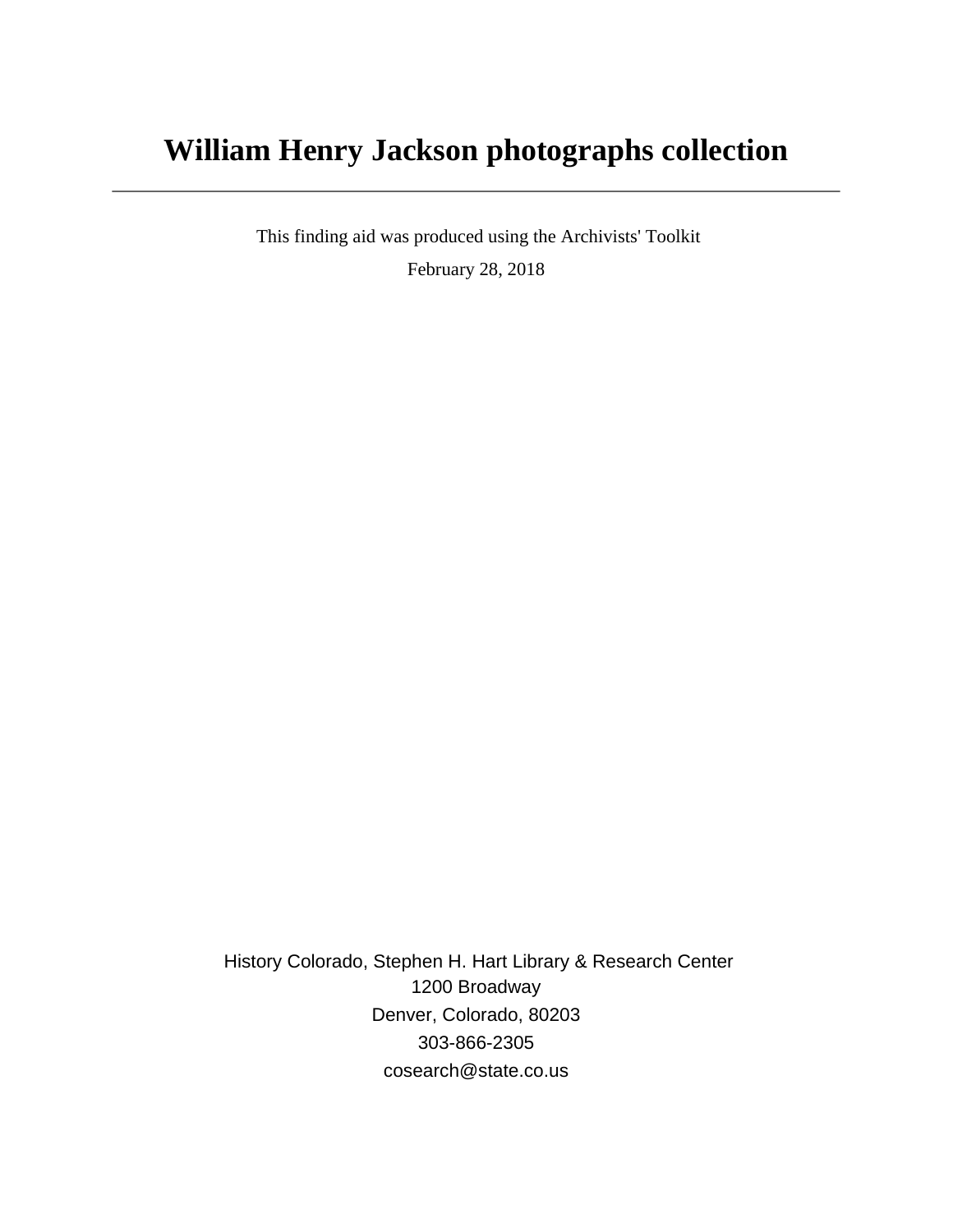# **Table of Contents**

 $\overline{\phantom{a}}$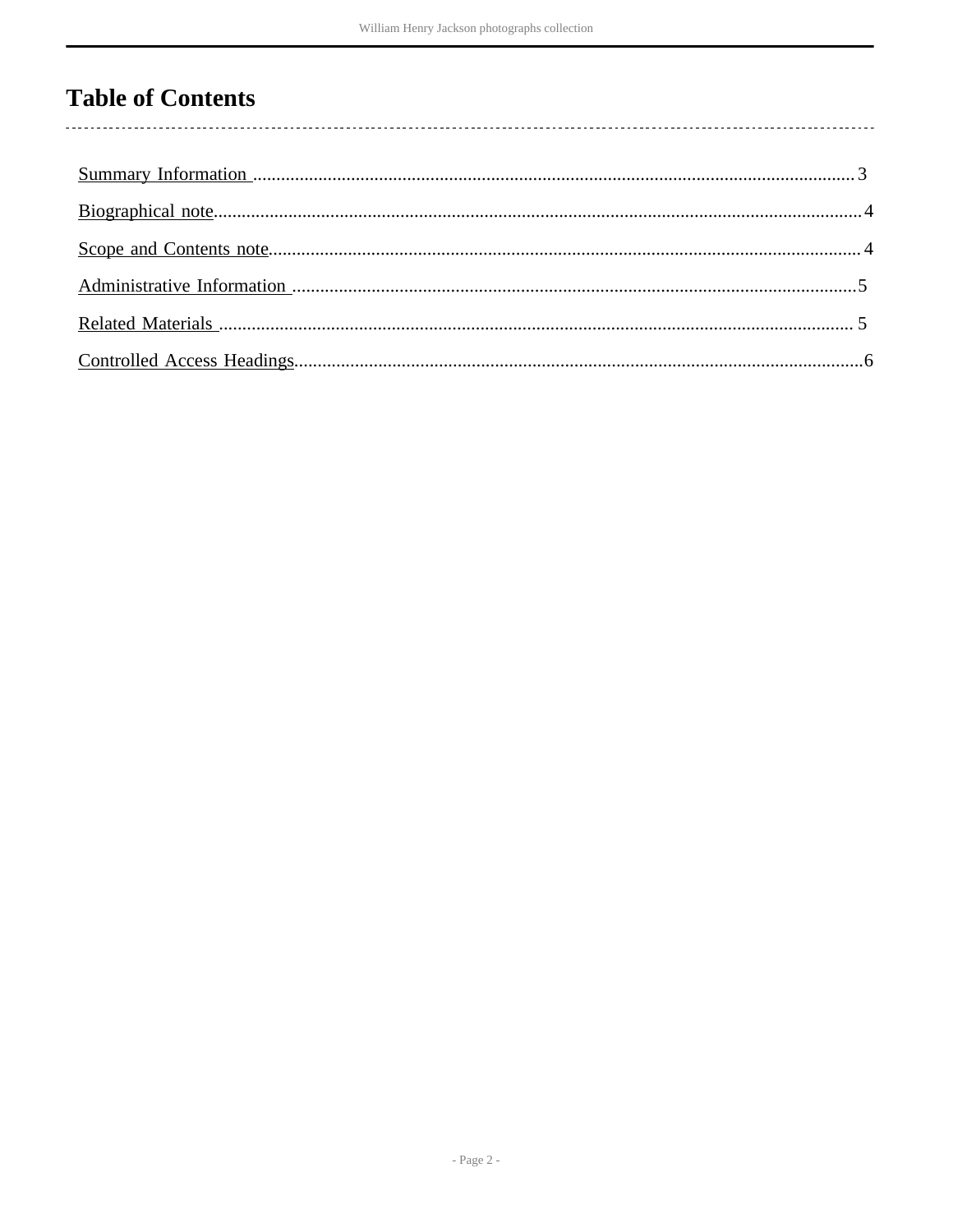# <span id="page-2-0"></span>**Summary Information**

| <b>Repository</b>             | History Colorado, Stephen H. Hart Library & Research Center |
|-------------------------------|-------------------------------------------------------------|
| <b>Creator</b>                | Detroit Publishing Co                                       |
| <b>Creator - Photographer</b> | Jackson, William Henry, 1843-1942                           |
| <b>Title</b>                  | William Henry Jackson photographs collection                |
| <b>Date</b>                   | circa 1873-1924                                             |
| <b>Extent</b>                 | 185.0 Linear feet (PARTIALLY PROCESSED COLLECTION)          |
| Language                      | English                                                     |
|                               |                                                             |

#### **Preferred Citation note**

William Henry Jackson photographs collection, Ph.00648, History Colorado, Denver, Colo.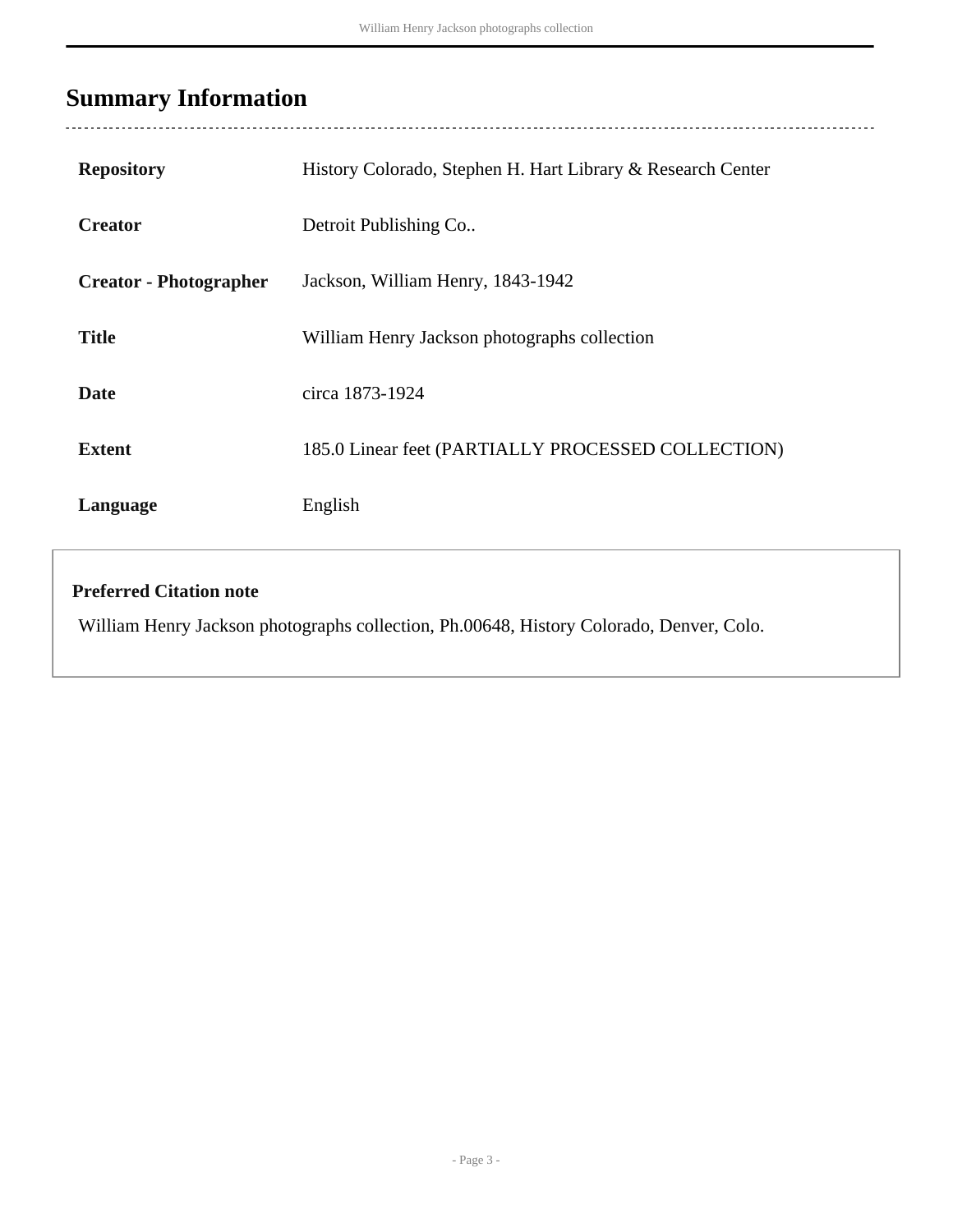## <span id="page-3-0"></span>**Biographical note**

William Henry Jackson (1843-1942) is one of the best known photographers of the American West. First as a photographer in Nebraska in the 1860s, and later as a government photographer during the F.V. Hayden expeditions of the 1870s, Jackson built a reputation for western views. Jackson came to Colorado at the apex of his career in 1873 with the Hayden expedition. From that time until the close of his active commercial photographic career in 1902, Jackson was closely associated with Colorado.

In 1879, Jackson left the Hayden Survey and chose Denver as his new home. Jackson and his family remained in Denver for the next twenty years. From his studio located successively at 413 Larimer St., 1609 Arapahoe St., and 433 West Colfax Ave., Jackson traveled during the summer to every corner of Colorado and to every western state.

In 1897, Jackson became a director of the Detroit Publishing Company in a venture to publish color prints from negatives by Jackson and other photographers. Jackson and his family settled in Detroit in 1898. The company used a photolithographic process to reproduce Jackson's black and white negatives in something approximating natural color. History Colorado holds many of these 'chromolithographs.'

After retiring from Detroit Publishing Company in 1924, Jackson moved to Washington, D.C., where he wrote and painted. In 1929, Jackson moved to New York City to become the research director of the Oregon Trail Memorial Association. The National Park Service contracted with him in 1935 to paint four murals for the Interior Department Building. Jackson died in New York in June 1942 of complications following a hip fracture. He is buried in Arlington National Cemetery.

## <span id="page-3-1"></span>**Scope and Contents note**

THIS COLLECTION IS ONLY PARTIALLY PROCESSED. Please contact the Hart Research Library staff at cosearch@state.co.us for more information about accessing this collection.

The William Henry Jackson photographs collection contains the following formats: 7,855 glass negatives made by the Detroit Publishing Company; 860 albumen prints; 230 stereographs; 40 chromolithographs; 72 photograph albums containing approximately 4,000 photographic prints; 200 photographs made by Jackson during geological surveys with Ferdinand V. Hayden between 1870-1871; 35 panoramic photographs; more than 375 postcards published by the Detroit Photgraphic Company; and 50 photographs of Jackson and his family.

Indexes to the William Henry Jackson/Detroit Publishing Company glass plate negative collection are available in the Hart Research Library. The indexes are arranged by subject. One index lists Colorado images and general subjects; the other index lists images taken outside Colorado.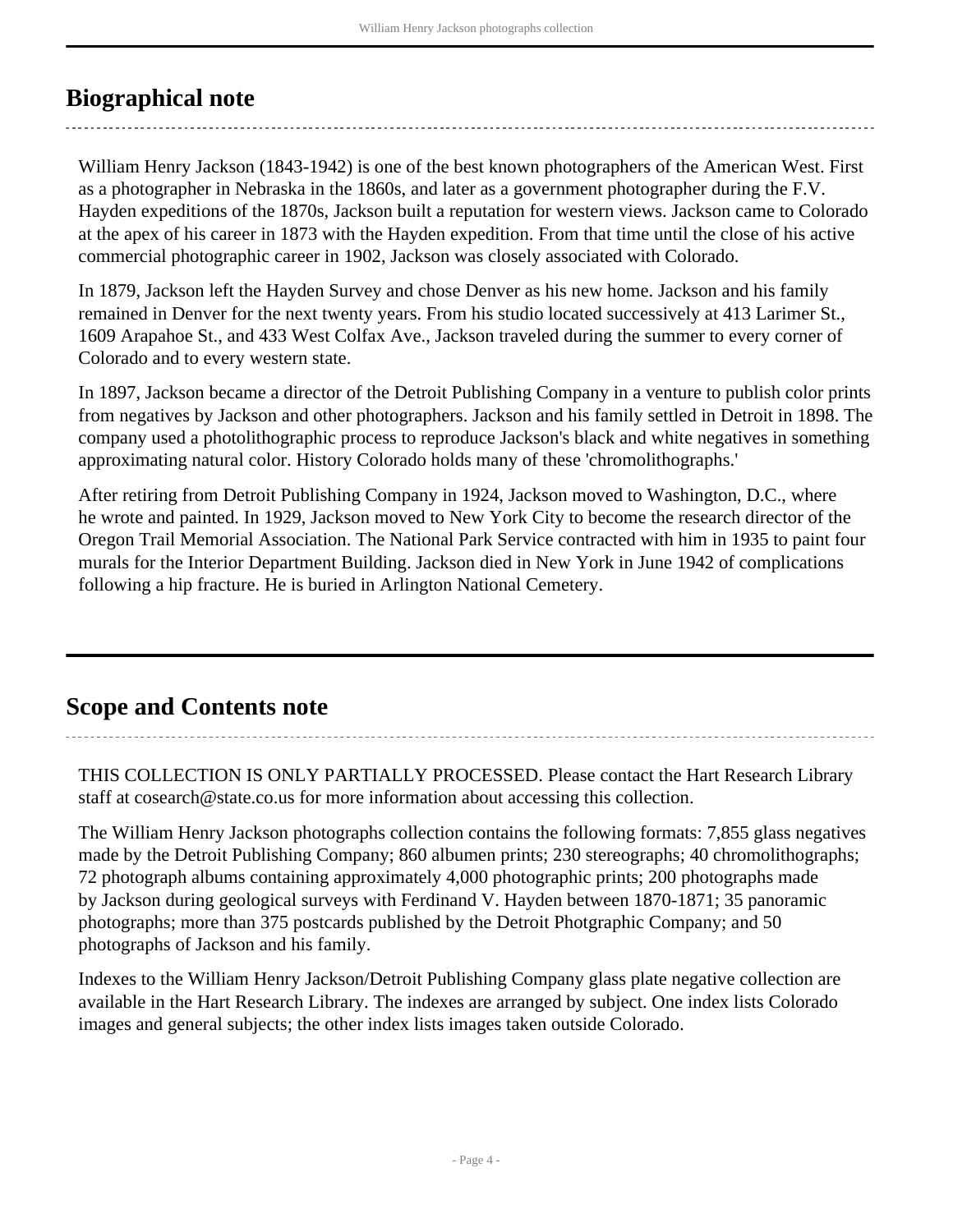### <span id="page-4-0"></span>**Administrative Information**

#### **Publication Information**

History Colorado, Stephen H. Hart Library & Research Center

#### **Copyright status**

History Colorado owns copyright to this collection. Many images are in the public domain.

#### **Conditions Governing Access note**

Glass negatives in this collection are stored offsite and require at least 2 weeks advance notice for research use and viewing. Availability of the negatives is dependent on condition, size, and staff schedules. Please contact Hart Research Library staff at cosearch@state.co.us for more information.

#### **Processing Information note**

THIS COLLECTION IS ONLY PARTIALLY PROCESSED. Collection-level record completed by Megan K. Friedel, 2018.

#### **Digitized images**

4,333 photographs from the William henry Jackson photographs collection have been digitized and are available online on the History Colorado Online Collections website: h-co.org/collections (search for "William Henry Jackson").

### <span id="page-4-1"></span>**Related Materials**

**Other related collections**

History Colorado also holds the William Henry Jackson manuscript collection (Mss.00341) and the related Elwood P. Bonney manuscript collections (Mss.01643 and Mss.02580) and the Elwood P. Bonney photographs collection (Ph.00038). Elwood P. Bonney was Jackson's biographer and wrote the book, *William Henry Jackson, An Intimate Portrait.*

The Library of Congress Prints & Photographs Division holds the other half of the Detroit Publishing Company collection, which contains photographs made and published by the company that mostly document the eastern United States. That collection also contains approximately 900 mammoth plate (18